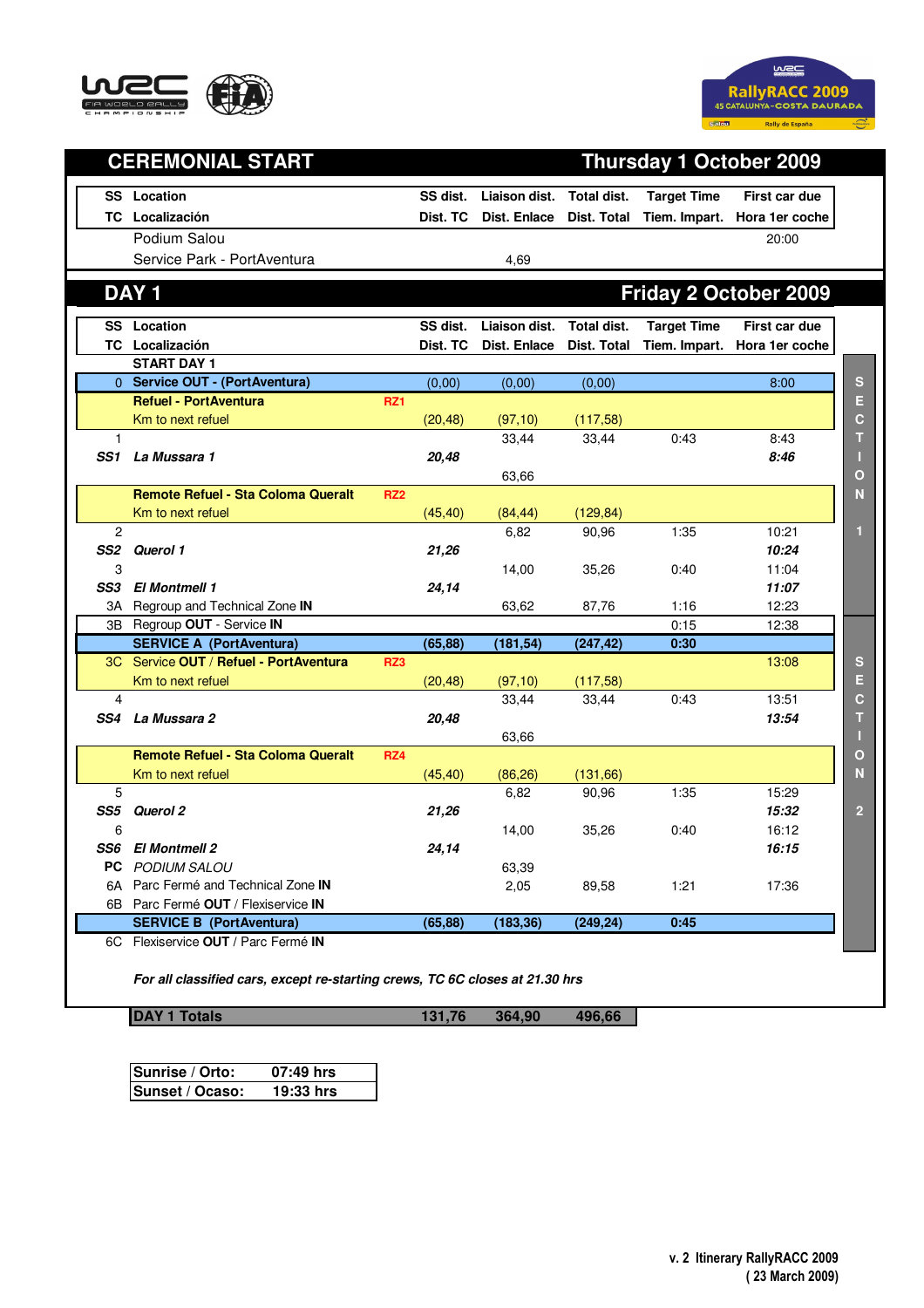



## **DAY 2 Saturday 3 October 2009**

|                | <b>SS</b> Location                                                            | SS dist. | Liaison dist. Total dist. |             | <b>Target Time</b> | First car due                |                |
|----------------|-------------------------------------------------------------------------------|----------|---------------------------|-------------|--------------------|------------------------------|----------------|
|                | <b>TC</b> Localización                                                        | Dist. TC | Dist. Enlace              | Dist. Total |                    | Tiem. Impart. Hora 1er coche |                |
|                | <b>START DAY 2</b>                                                            |          |                           |             |                    |                              |                |
|                | 6D Parc Fermé OUT - Service IN                                                |          |                           |             |                    | 8:00                         |                |
|                | <b>SERVICE C (PortAventura)</b>                                               |          |                           |             | 0:15               |                              |                |
|                | 6E Service OUT / Refuel - PortAventura<br>RZ <sub>5</sub>                     |          |                           |             |                    | 8:15                         | S              |
|                | Km to next refuel                                                             | (38, 27) | (68, 12)                  | (106, 39)   |                    |                              | E              |
| $\overline{7}$ |                                                                               |          | 52,77                     | 52,77       | 0:56               | 9:11                         | $\mathbf c$    |
|                | SS7 El Priorat / La Ribera d'Ebre 1                                           | 38,27    |                           |             |                    | 9:14                         | т              |
|                |                                                                               |          | 15,35                     |             |                    |                              |                |
|                | Remote Refuel - La Granadella<br>RZ <sub>6</sub>                              |          |                           |             |                    |                              | $\mathbf O$    |
|                | Km to next refuel                                                             | (25, 72) | (85, 77)                  | (111, 49)   |                    |                              | N              |
| 8              |                                                                               |          | 2,45                      | 56,07       | 1:10               | 10:24                        |                |
| SS8            | <b>Les Garrigues 1</b>                                                        | 8.60     |                           |             |                    | 10:27                        | 3              |
| 9              |                                                                               |          | 15,28                     | 23,88       | 0:28               | 10:55                        |                |
| SS9            | La Llena 1                                                                    | 17,12    |                           |             |                    | 10:58                        |                |
|                | 9A Regroup and Technical Zone IN                                              |          | 68,04                     | 85,16       | 1:35               | 12:33                        |                |
|                | 9B Regroup OUT - Service IN                                                   |          |                           |             | 0:15               | 12:48                        |                |
|                | <b>SERVICE D (PortAventura)</b>                                               | (63, 99) | (153, 89)                 | (217, 88)   | 0:30               |                              |                |
|                | 9C Service OUT / Refuel - PortAventura<br>RZ7                                 |          |                           |             |                    | 13:18                        |                |
|                | Km to next refuel                                                             | (38, 27) | (68, 12)                  | (106, 39)   |                    |                              | S              |
| 10             |                                                                               |          | 52,77                     | 52,77       | 0:56               | 14:14                        | E              |
|                | SS10 El Priorat / La Ribera d'Ebre 2                                          | 38,27    |                           |             |                    | 14:17                        | $\mathbf C$    |
|                |                                                                               |          | 15,35                     |             |                    |                              | т              |
|                | <b>Remote Refuel - La Granadella</b><br>RZ8                                   |          |                           |             |                    |                              | П              |
|                | Km to next refuel                                                             | (25, 72) | (87, 59)                  | (113, 31)   |                    |                              | $\mathbf O$    |
| 11             |                                                                               |          | 2,45                      | 56,07       | 1:10               | 15:27                        | N              |
| SS11           | <b>Les Garrigues 2</b>                                                        | 8,60     |                           |             |                    | 15:30                        |                |
| 12             |                                                                               |          | 15,28                     | 23,88       | 0:28               | 15:58                        | $\overline{4}$ |
|                | SS12 La Llena 2                                                               | 17,12    |                           |             |                    | 16:01                        |                |
|                | <b>PC</b> PODIUM SALOU                                                        |          | 67,81                     |             |                    |                              |                |
|                | 12A Parc Fermé and Technical Zone IN                                          |          | 2,05                      | 86,98       | 1:40               | 17:41                        |                |
|                | 12B Parc Fermé OUT / Flexiservice IN                                          |          |                           |             |                    |                              |                |
|                | <b>SERVICE E (PortAventura)</b><br>12C Flexiservice OUT / Parc Fermé IN       | (63, 99) | (155, 71)                 | (219, 70)   | 0:45               |                              |                |
|                | For all classified cars, except re-starting crews, TC 12C closes at 21.30 hrs |          |                           |             |                    |                              |                |

**DAY 2 Totals** 127,98 309,60 437,58

| Sunrise / Orto: | 07:50 hrs |
|-----------------|-----------|
| Sunset / Ocaso: | 19:32 hrs |